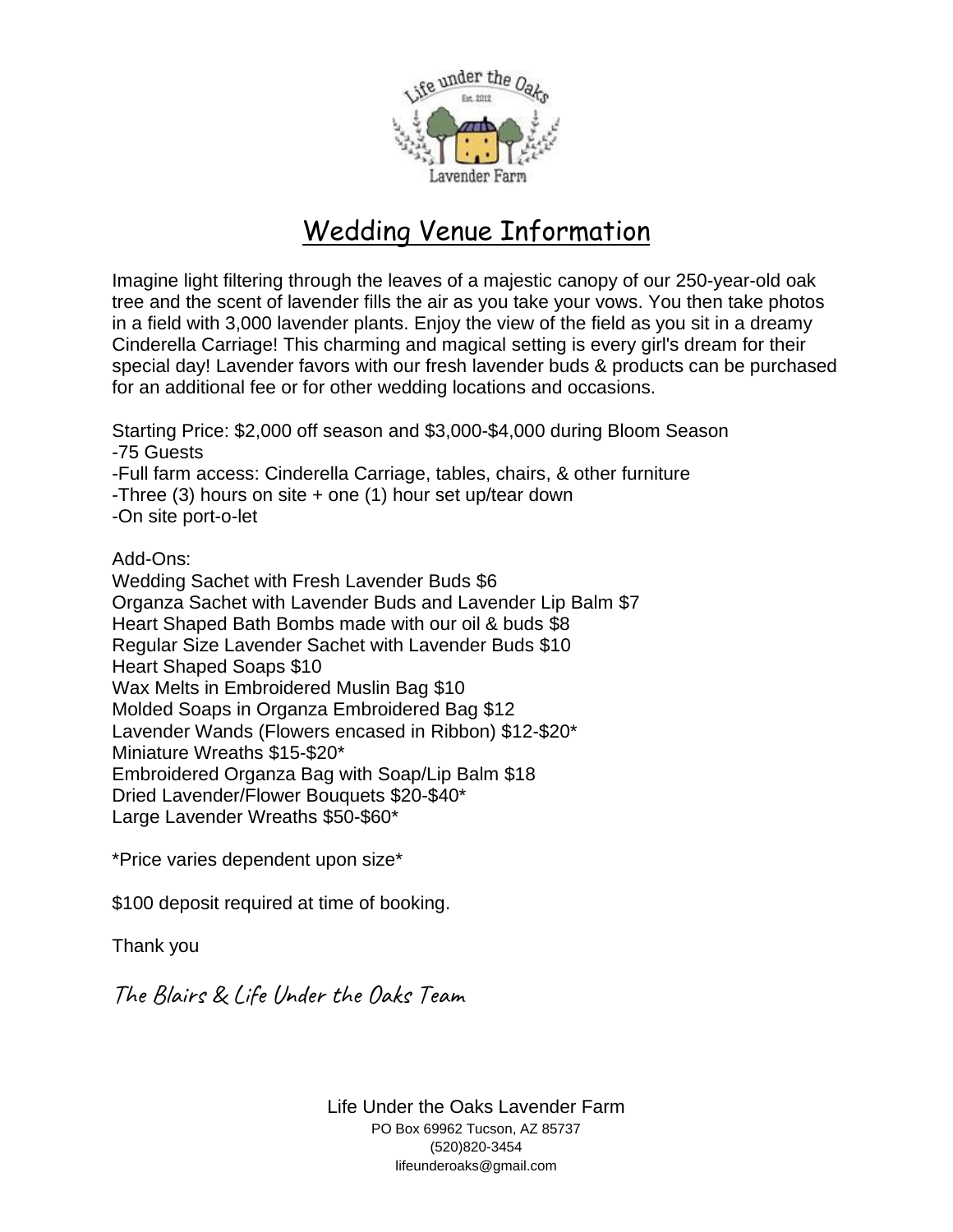

## Request Form

Date & Time Requested:

 $\#$  Of Guests (75 max):

### Starting Price: **Off Season \$2,000 Bloom Season \$3,000-\$4,000**

Add-Ons:

- Wedding Sachet with Fresh Lavender Buds **\$6 x\_\_\_\_**
- □ Organza Sachet with Lavender Buds and Lavender Lip Balm \$7 x\_\_\_\_
- Heart Shaped Bath Bombs made with our oil & buds **\$8 x\_\_\_\_**
- Regular Size Lavender Sachet with Lavender Buds **\$10 x\_\_\_\_**
- Heart Shaped Soaps **\$10 x\_\_\_\_**
- □ Wax Melts in Embroidered Muslin Bag \$10 **x**
- Molded Soaps in Organza Embroidered Bag **\$12 x\_\_\_\_**
- Lavender Wands (Flowers encased in Ribbon) **\$12-\$20 x\_\_\_\_**
- Miniature Wreaths **\$15-\$20 x\_\_\_\_**
- Embroidered Organza Bag with Soap/Lip Balm **\$18 x\_\_\_\_**
- Dried Lavender/Flower Bouquets **\$20-\$40 x\_\_\_\_**
- Large Lavender Wreaths **\$50-\$60 x\_\_\_\_**

Contact Information:

Contact Person: \_\_\_\_\_\_\_\_\_\_\_\_\_\_\_\_\_\_\_\_\_\_\_\_\_\_\_\_\_\_\_\_\_\_\_\_\_\_\_\_\_\_\_\_\_\_\_\_\_\_\_\_\_\_\_\_

Mailing Address: \_\_\_\_\_\_\_\_\_\_\_\_\_\_\_\_\_\_\_\_\_\_\_\_\_\_\_\_\_\_\_\_\_\_\_\_\_\_\_\_\_\_\_\_\_\_\_\_\_\_\_\_\_\_\_

Phone Number: \_\_\_\_\_\_\_\_\_\_\_\_\_\_\_\_\_\_\_\_ Email: \_\_\_\_\_\_\_\_\_\_\_\_\_\_\_\_\_\_\_\_\_\_\_\_\_\_\_\_\_

Questions or Concerns:

Things to note: The Farm doesn't have typical folding wedding chairs though you are welcome to rent them. No concrete dance floor. We are offering the farm as a venue. We are not wedding planners.

> Life Under the Oaks Lavender Farm PO Box 69962 Tucson, AZ 85737 (520)820-3454 lifeunderoaks@gmail.com